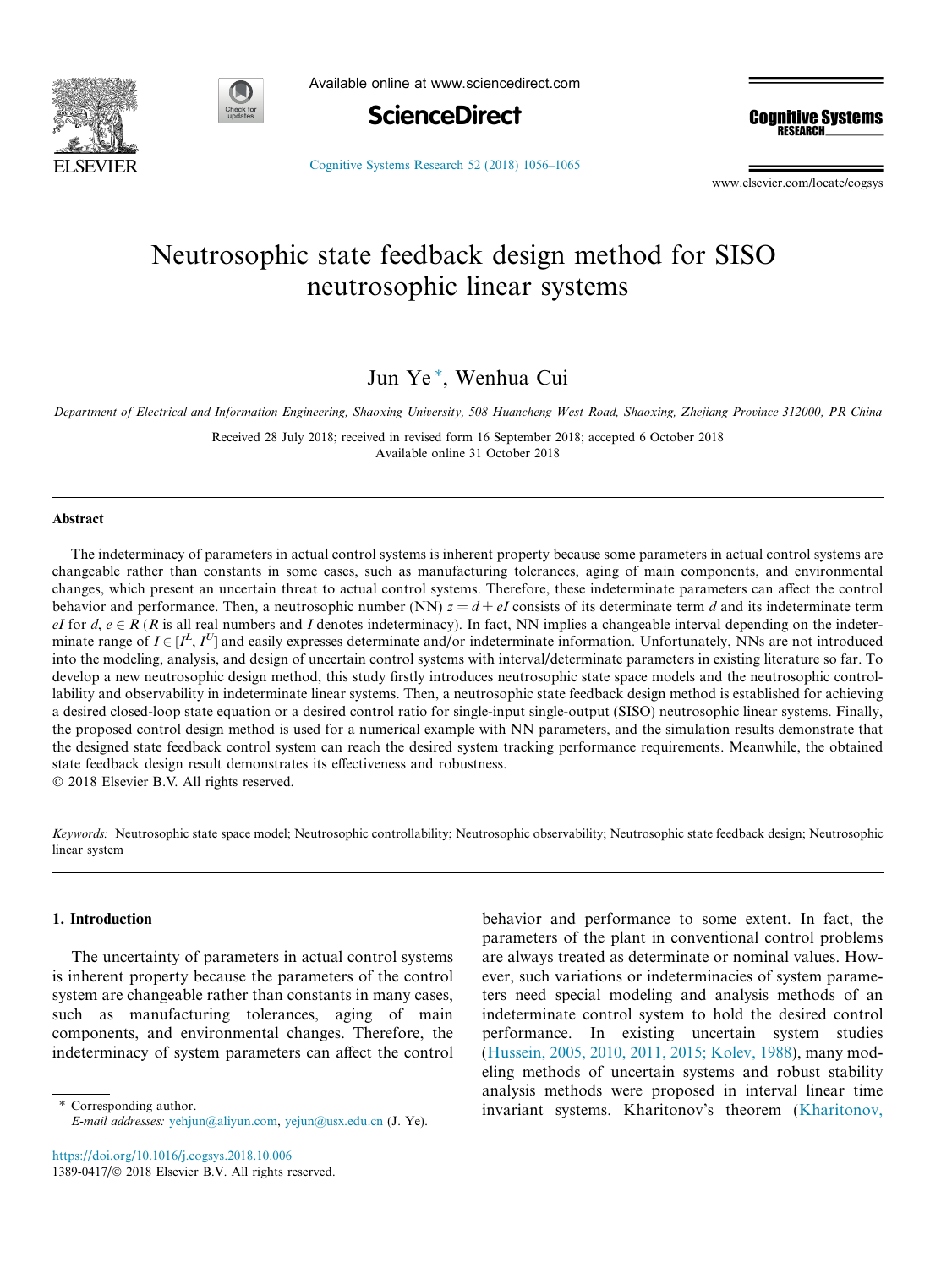[1979](#page-9-0)) have been introduced into the field of robust stability of systems with parametric uncertainty/interval parameters, which indicated that the strict Hurwitz property of the entire family is equivalent to the strict Hurwitz property of four specifically constructed vertex polynomials, and control system applications. For example, [Meressi](#page-9-0) [et al. \(1993\)](#page-9-0) applied Kharitonov's theorem to mechanical systems. [Czarkowski et al. \(1995\)](#page-9-0) presented a robust stability analysis of state feedback control of the pulse width modulation (PWM) DC-DC (direct current to direct current) push-pull converter. [Hote et al. \(2009\)](#page-9-0) introduced a robust stability analysis of the PWM push-pull DC-DC converter. Then, [Precup and Preitl \(2006\)](#page-9-0) proposed proportional-integral (PI) and proportional-integral-deriva tive (PID) controllers tuning for integral-type servo systems to ensure the robust stability and controller robustness. [Elkaranshawy et al. \(2009\)](#page-9-0) further presented a robust control of a flexible-arm robot by using Kharitonov theorem for the PID controller design. [Hote et al. \(2010\)](#page-9-0) used the Kharitonov's theorem and Routh criterion for the stability margin of interval systems. However, existing modeling, analysis, and design methods for systems with parametric uncertainty/interval parameters are relatively complex or difficult based on the Kharitonov's theorem, which needs to satisfy the independent condition of the system parameters.

However, neutrosophic theory has been successfully applied to many areas ([Abdel-Basset et al., 2017, 2018;](#page-9-0) [Abdel-Basset and Mohamed, 2018; Abdel-Basset,](#page-9-0) [Gunasekaran, Mohamed, & Chilamkurti, 2018; Abdel-](#page-9-0)[Basset, Gunasekaran, Mohamed, & Smarandache, 2018;](#page-9-0) [Abdel-Basset, Manogaran, Gamal, & Smarandache,](#page-9-0) [2018; Abdel-Basset, Mohamed, & Smarandache, 2018;](#page-9-0) [Abdel-Basset, Zhou, Mohamed, & Chang, 2018; Broumi,](#page-9-0) [Bakali, Talea, & Smarandache, 2016; Broumi, Bakali,](#page-9-0) [Talea, Smarandache, & Vladareanu, 2016a, 2016b;](#page-9-0) [Broumi, Talea, Smarandache, & Bakali, 2016](#page-9-0)) in indeterminate setting. Then, a neutrosophic number (NN)  $z = d$ + eI [\(Kong et al., 2015; Smarandache, 1998, 2013, 2014;](#page-9-0) [Ye, 2015, 2016a](#page-9-0)) consists of both its determinate term d and its indeterminate term eI for d;  $e \in R$  (R is all real numbers and *I* denotes indeterminacy). Hence, NN easily express determinate and/or indeterminate information in indeterminate problems. Therefore, NNs have been applied to fault diagnosis [\(Kong et al., 2015; Ye, 2016a](#page-9-0)); multiple attribute group decision-making [\(Ye, 2015, 2016b\)](#page-9-0); linear and nonlinear optimization/programming ([Jiang and Ye,](#page-9-0) [2016; Ye, 2017a, 2018; Ye et al., 2018](#page-9-0)); traffic flow linear equations ([Ye, 2017b](#page-9-0)), and the expression and analysis of rock joint roughness coefficient ([Chen, Ye, & Du, 2017;](#page-9-0) [Chen, Ye, Du, & Yong, 2017; Ye et al., 2016, 2017](#page-9-0)) under indeterminate environments. However, NNs are not applied to the uncertain/interval control system modeling, analysis, and design in existing literature so far. Since NN has the convenient and flexible advantage in the expression and analysis of indeterminate problems, we need to propose neutrosophic modeling and control design methods for single-input single-output (SISO) linear systems so as to satisfy the desired system performance specifications. The main contribution of this study is that the neutrosophic state space modeling, neutrosophic controllability and observability, and neutrosophic state feedback design are proposed for the first time to provide the necessary preliminary basis for the modeling, analysis, and design of neutrosophic control systems with incomplete and indeterminate information.

The arrangement of this article is given as follows. Section 2 introduces neutrosophic state space models in indeterminate systems. [Section 3](#page-3-0) presents the controllability and observability of neutrosophic linear systems. In [Section 4,](#page-4-0) a state feedback design method is proposed in neutrosophic systems and used for a numerical example with NN parameters. [Section 5](#page-8-0) gives conclusions and future research.

### 2. Neutrosophic state space model

#### 2.1. NN concept

In indeterminate environments, [Smarandache \(1998,](#page-9-0) [2013, 2014\)](#page-9-0) defined the NN  $z = d + eI$  for d;  $e \in R$  and  $I \in [I^L, I^U]$  to represent its determinate term d and its indeterminate term  $eI$  simultaneously. Obviously, it easily expresses the determinate and/or indeterminate information in real world. For instance, a capacitor  $C$  in a circuit may contain its uncertainty and deviation from the nominal value  $C = 200 \mu F$  owing to ageing, temperature, manufacturing tolerance or other disturbances. Then, the capacitor C can be expressed as the NN  $z = 200 + 2I \mu F$ , which indicates that its determinate term (nominal value) is 200  $\mu$ F and its indeterminate term is 2*I* for  $I \in [I^L, I^U]$ . In actual applications, however, the indeterminacy  $I$  can be specified as a possible interval range  $[I^L, I^U]$  to suit actual requirements. If  $I \in [-5, 5]$ , it is  $z \in [190, 210] \,\mu\text{F}$ ; if  $I \in [-10, 10]$ , then it is  $z \in [180, 220] \,\mu\text{F}$ . So a NN  $z = d + eI$  can be also represented as a possible interval number  $z = [d + eI^L, d + eI^U]$  for  $z \in Z$  (Z is all NNs) and  $I \in [I^L, I^U]$ , which implies a changeable interval number with respect to different indeterminate ranges of  $[I<sup>L</sup>,$  $I^{U}$ ]. Especially, there exist  $z = d$  for the best case (e $I = 0$ ),  $z = eI$  for the worst case  $(d = 0)$ , and then z reduces to a real number when  $I^L = I^U$ . Obviously, NN is more suitable and more flexible than a conventional interval number in the expression of determinate and/or indeterminate information. Hence, NN indicates its expression and analysis convenience and flexibility in indeterminate problems.

Supposed that two NNs are  $z_1 = d_1 + e_1 I$  and  $z_2 = d_2 + e_2I$  for  $d_1$ ,  $e_1$ ,  $d_2$ ,  $e_2 \in R$ ,  $z_1$ ,  $z_2 \in Z$ , and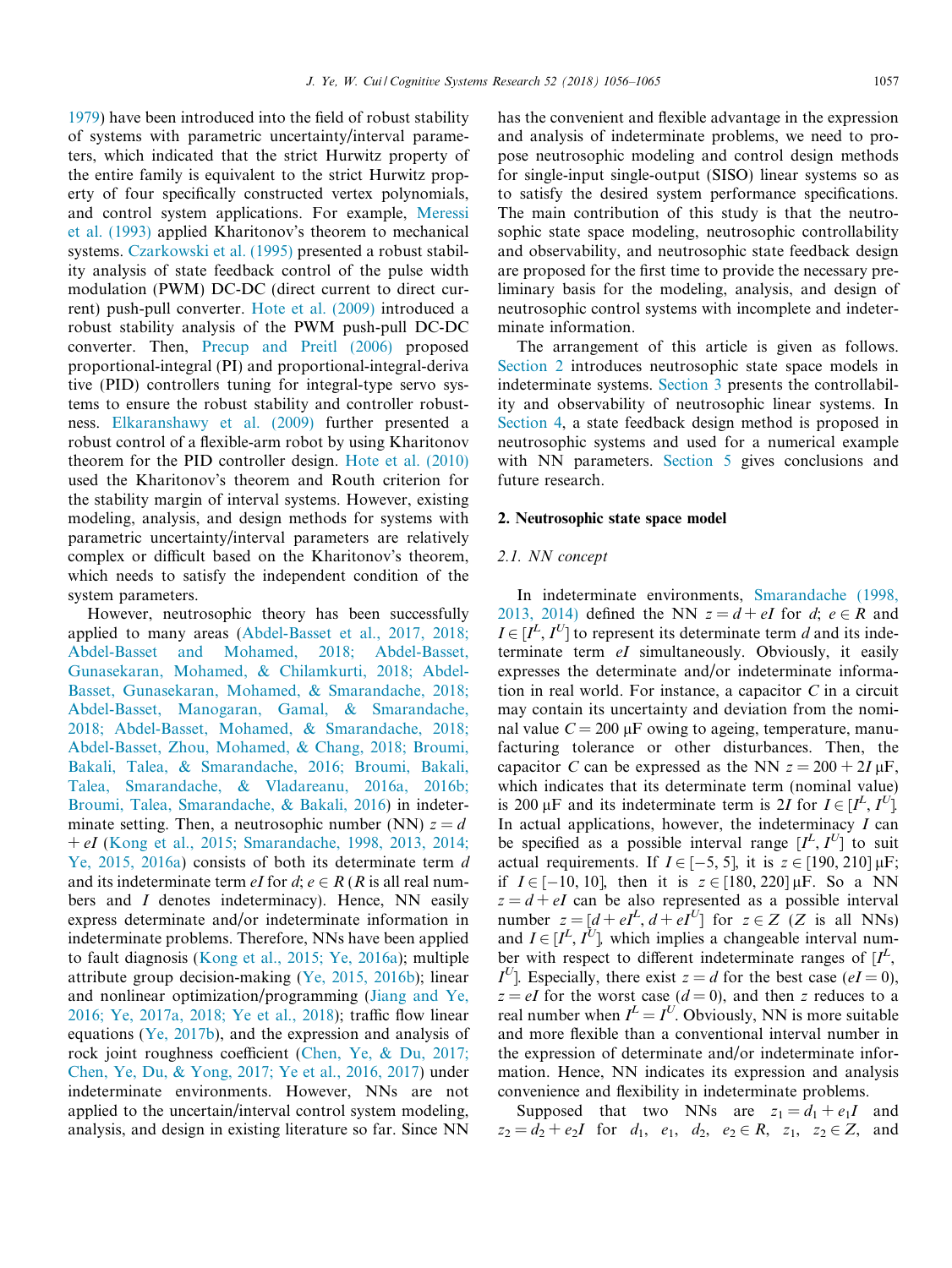$I \in [I^L, I^U]$ , then they contain the following operational laws [\(Jiang and Ye, 2016; Ye, 2017a; Ye et al., 2018](#page-9-0)):

$$
z_1 + z_2 = (d_1 + e_1I) + (d_2 + e_2I)
$$
  
= d<sub>1</sub> + d<sub>2</sub> + (e<sub>1</sub> + e<sub>2</sub>)I (1)  

$$
z_1 - z_2 = (d_1 + e_1I) - (d_2 + e_2I)
$$

$$
= d_1 - d_2 + (e_1 - e_2)I \tag{2}
$$

$$
z_1 \times z_2 = (d_1 + e_1 I) \times (d_2 + e_2 I)
$$

$$
= d_1 d_2 + (d_1 e_2 + d_2 e_1)I + e_1 e_2 I^2 \tag{3}
$$

$$
\frac{z_1}{z_2} = \frac{d_1 + e_1 I}{d_2 + e_2 I} \tag{4}
$$

## 2.2. Neutrosophic state space model

Control system analysis and design need mathematical models. In indeterminate systems, the differential or integral-differential equations can describe the behavior of an indeterminate system, process or component. A state space model is a description in terms of a set of first-order differential equations which are written compactly in a matrix form. This standard form has permitted the development of general computer programs, which can be used for the analysis and design for even very large systems. To establish neutrosophic state space models of indeterminate systems, the following examples are presented to show the modeling method.

Example 1. A series RLC (resistor, inductor, and capacitor) circuit composed of a resistor R, an inductor L, and a capacitor C is shown in Fig. 1. The output voltage  $u_0$  of the circuit indicated in Fig. 1 is excited by the input voltage ui. Then, the parameters R, L, and C of the series RLC circuit imply variations or indeterminacies from their nominal values owing to ageing, temperature, manufacturing tolerances or other disturbances.

Based on the Kirchhoff's laws, the equation of the RLC circuit is given as

$$
u_i = Ri + L\frac{di}{dt} + \frac{1}{C} \int i dt
$$
\n(5)

Let  $x_1 = i$ ,  $x_2 = \int i dt$ , thus there is the following form:

$$
\dot{x}_2 = x_1, \quad \dot{x}_1 = -\frac{R}{L}x_1 - \frac{1}{LC}x_2 + \frac{1}{L}u_i \tag{6}
$$



Fig. 1. Series RLC circuit.

Then, the state space model is expressed as follows:

$$
\begin{bmatrix} \dot{x}_1 \\ \dot{x}_2 \end{bmatrix} = \begin{bmatrix} -\frac{R}{L} & -\frac{1}{LC} \\ 1 & 0 \end{bmatrix} \begin{bmatrix} x_1 \\ x_2 \end{bmatrix} + \begin{bmatrix} \frac{1}{L} \\ 0 \end{bmatrix} u_i
$$
  

$$
y = \begin{bmatrix} 0 & \frac{1}{C} \end{bmatrix} \begin{bmatrix} x_1 \\ x_2 \end{bmatrix}
$$
 (7)

where  $y = u_0 = x_2/C$ .

Under the indeterminate environment, since  $R$ ,  $L$ , and  $C$ imply some variations or indeterminacies, they are composed of determinate terms (nominal values) and indeterminate terms (changeable values). Thus R/L, 1/LC, 1/L, and 1/ C can be expressed as four NNs  $z_1 = d_1 + e_1 I$ ,  $z_2 = d_2 + e_2 I$ ,  $z_3 = d_3 + e_3 I$ , and  $z_4 = d_4 + e_4 I$ , respectively, for  $I \in [I^L, I^U]$ . Then, the state space model of the RLC circuit with NNs can be represented as the following neutrosophic state space model:

$$
\begin{bmatrix} \dot{x}_1 \\ \dot{x}_2 \end{bmatrix} = \begin{bmatrix} -z_1 & -z_2 \\ 1 & 0 \end{bmatrix} \begin{bmatrix} x_1 \\ x_2 \end{bmatrix} + \begin{bmatrix} z_3 \\ 0 \end{bmatrix} u_i
$$
  
for  $z_1, z_2, z_3, z_4 \in Z$   

$$
y = \begin{bmatrix} 0 & z_4 \end{bmatrix} \begin{bmatrix} x_1 \\ x_2 \end{bmatrix}
$$

$$
\dot{\mathbf{r}} = A(I)\mathbf{r} + \mathbf{b}(I)u. \tag{8}
$$

or 
$$
x = A(I)x + b(I)u_i
$$
 for  $A(I) \in Z^{2\times 2}$ ,  
\n $y = c(I)x$  for  $A(I) \in Z^{2\times 2}$ ,  
\n $b(I) \in Z^{2\times 1}$ ,  $c(I) \in Z^{1\times 2}$ ,  $I \in [I^L, I^U]$  (9)

In Fig. 1, it is assumed that the tolerance in all components of the circuit is to be 10%, such that  $R = 500$  $+ 500I \Omega$ ,  $C = 0.01 + 0.01I$  F,  $L = 0.2 + 0.2I$  H, and then LC =  $0.002 + 0.004I$  for  $I \in [-0.1, 0.1]$ . Thus,  $z_1 = R/L$  =  $(500 + 500I)/(0.2 + 0.2I) = 2500$ ,  $z_2 = 1/LC = 1/(0.002 +$  $0.004I$ ) = 520.8334 + 1041.667*I*,  $z_3 = 1/L = 1/(0.2 + 0.2I)$ =  $5.0505 + 5.051I$ , and  $z_4 = 1/C = 1/(0.01 + 0.01I) =$ <br>101.0101 + 101.01I, respectively, for  $I \in [I^L, I^U] =$  $101.0101 + 101.01I$ , respectively, for  $I \in [I^L, I^U] =$ [-0.1, 0.1]. Hence, the neutrosophic state space model can be expressed as

$$
\begin{bmatrix} \dot{x}_1 \\ \dot{x}_2 \end{bmatrix} = \begin{bmatrix} -2500 & -(520.8334 + 1041.667I) \\ 1 & 0 \end{bmatrix} \begin{bmatrix} x_1 \\ x_2 \end{bmatrix} + \begin{bmatrix} 5.0505 + 5.051I \\ 0 \end{bmatrix} u_i
$$
\n
$$
y = \begin{bmatrix} 0 & 101.0101 + 101.01I \end{bmatrix} \begin{bmatrix} x_1 \\ x_2 \end{bmatrix}
$$
\n(10)

Example 2. Assume that a neutrosophic transfer function without zeros can be expressed as follows:

$$
\frac{Y(s)}{R(s)} = \frac{z}{s^3 + z_3 s^2 + z_2 s + z_1} \quad \text{or} \quad y + z_3 \ddot{y} + z_2 \dot{y} + z_1 y = zr
$$
\n
$$
\text{for} \quad z_1, z_2, z_3, z \in Z \tag{11}
$$

A neutrosophic state space model for the indeterminate system described by this neutrosophic transfer function or equivalent neutrosophic differential equation is not unique but depends on the choice of a set of state variables. For example, let  $x_1 = y$ ,  $x_2 = \dot{y}$ ,  $x_3 = \ddot{y}$ , thus  $\dot{x}_1 = x_2$ ,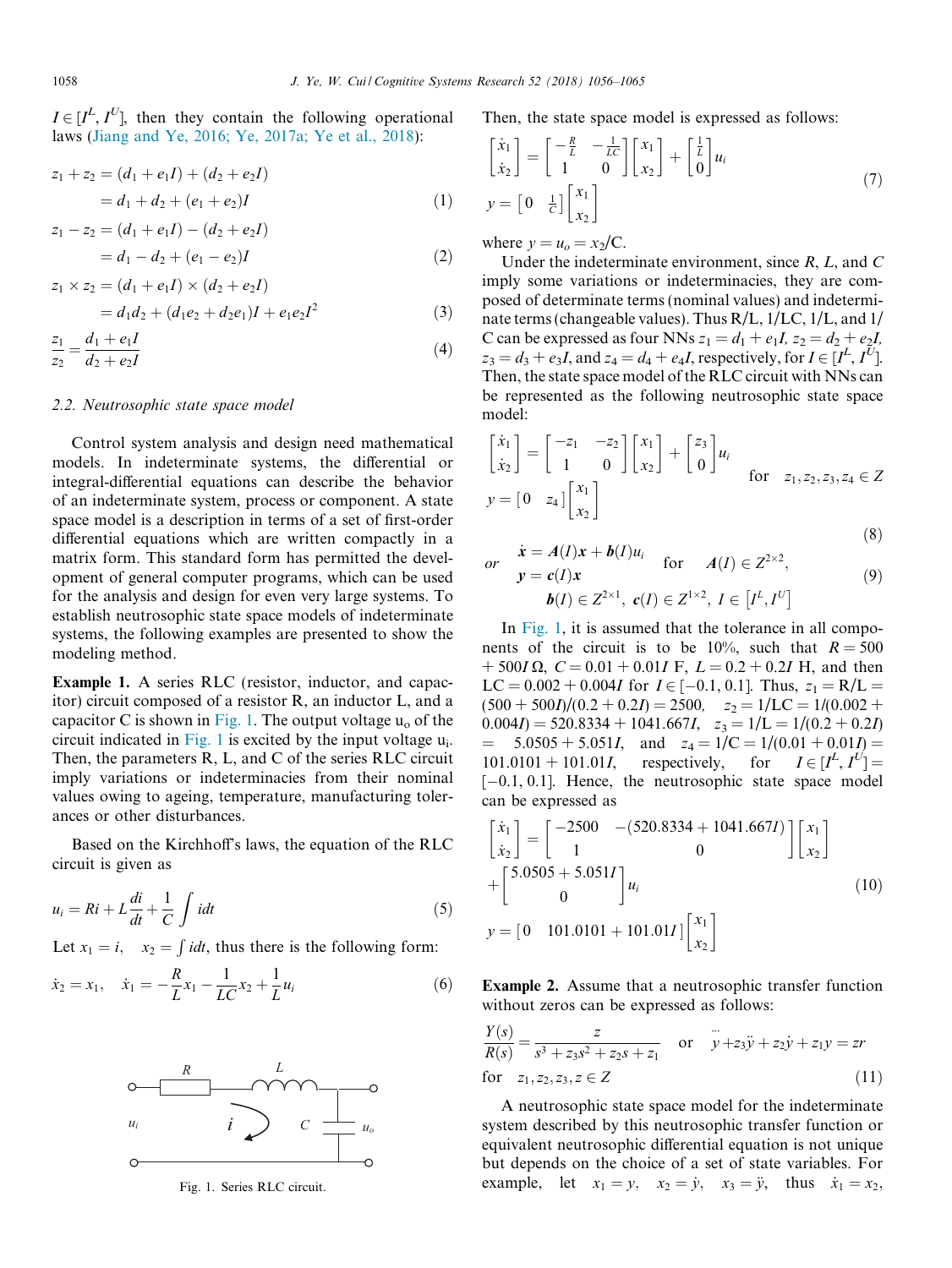$(12)$ 

<span id="page-3-0"></span> $\dot{x}_2 = x_3$ , and  $\dot{x}_3 = -z_1x_1 - z_2x_2 - z_3x_3 + zr$ . Then, the neutrosophic state space model is represented as follows:

$$
\dot{\mathbf{x}} = \begin{bmatrix} 0 & 1 & 0 \\ 0 & 0 & 1 \\ -z_1 & -z_2 & -z_3 \end{bmatrix} \begin{bmatrix} x_1 \\ x_2 \\ x_3 \end{bmatrix} + \begin{bmatrix} 0 \\ 0 \\ z \end{bmatrix} r \quad \text{for } z_1, z_2, z_3, z \in Z, \quad \mathbf{y} = \begin{bmatrix} 1 & 0 & 0 \end{bmatrix} \mathbf{x}
$$

or 
$$
\dot{x} = A(I)x + b(I)r
$$
 for  $A(I) \in Z^{3\times 3}$ ,  
\n $y = c(I)x$  for  $A(I) \in Z^{3\times 3}$ ,  
\n $b(I) \in Z^{3\times 1}$ ,  $c(I) \in Z^{1\times 3}$ ,  $I \in [I^L, I^U]$  (13)

## 3. Controllability and observability of neutrosophic linear systems

Before introducing the state feedback design methods, we need to introduce the necessary conditions for the neutrosophic controllability and observability of indeterminate systems since optimal linear control systems are governed by the neutrosophic controllability and observability properties of indeterminate systems. An important objective of state variable control is the design of neutrosophic systems which reaches an optimum control performance. For example, in order to be able to relocate or reassign the open-loop plant poses to more desirable closed-loop locations in the s plane (complex plane), it is necessary that the plant satisfies the controllability property. Then, the indeterminate system analysis and design need mathematical models. To represent a common mathematical model of the indeterminate system, a neutrosophic state space model for the indeterminate linear system is described by the following neutrosophic state and output equations:

$$
\dot{\mathbf{x}} = A(I)\mathbf{x} + B(I)\mathbf{u} \quad \text{(Neutrosophic state equation)} \quad \text{for} \quad A(I)
$$
\n
$$
\in Z^{n \times n}, \ B(I) \in Z^{n \times p}, \ I \in [I^L, I^U], \tag{14}
$$

$$
\mathbf{y} = \mathbf{C}(I)\mathbf{x} + \mathbf{D}(I)\mathbf{u}
$$
 (Neutrosophic output equation) for  $\mathbf{C}(I)$   
 $\in Z^{q \times n}$ ,  $\mathbf{D}(I) \in Z^{q \times p}$ ,  $I \in [I^L, I^U]$ , (15)

where x is the *n* dimensional state variable vector,  $\boldsymbol{u}$  is the *p* dimensional input vector, and  $y$  is the  $q$  dimensional output vector; then  $A(I)$  is called the plant neutrosophic matrix or system neutrosophic matrix and  $B(I)$  as the control neutrosophic matrix; the unnamed neutrosophic matrices  $C(I)$  and  $D(I)$  relate the output variables to the state and control variables.

Based on conventional controllability and observability definitions in linear systems, we can extend them to neutrosophic linear systems and give the following neutrosophic controllability and observability definitions in neutrosophic linear systems.

Definition 1. A neutrosophic linear system is said to be completely state-controllable if for any initial time  $t_0$  each initial state  $x(t_0)$  can be transferred to any final state  $x(t_f)$  in a finite time  $t_f > t_0$  by means of an unconstrained control input vector  $u(t)$ . An unconstrained control vector has no limit on the amplitudes of  $u(t)$ .

The definition of controllability implies that  $u(t)$  can affect each state variable in the state equation (14).

Definition 2. A neutrosophic linear system is said to be completely observable if every initial state  $x(t_0)$  can be exactly determined from the measurements of the output y (t) over the finite interval of time  $t_0 \le t \le t_f$ .

The definition of observability implies that every state of  $x(t)$  can affect the output of  $y(t)$  in the output equation (15).

For a SISO neutrosophic linear system, the neutrosophic state space model can be expressed as the following form:

$$
\begin{aligned}\n\dot{\mathbf{x}} &= A(I)\mathbf{x} + \mathbf{b}(I)u \\
\mathbf{y} &= \mathbf{c}(I)\mathbf{x}\n\end{aligned}\n\quad \text{for} \quad\nA(I) \in Z^{n \times n}, \quad\n\mathbf{b}(I) \in Z^{n \times 1}, \\
\mathbf{c}(I) \in Z^{1 \times n}, \quad I \in [I^L, I^U]\n\tag{16}
$$

Then, the SISO neutrosophic linear system is completely controllable if the following neutrosophic controllability has the property:

$$
\text{Rank}\left[\boldsymbol{b}(I)\boldsymbol{A}(I)\boldsymbol{b}(I)\dots\boldsymbol{A}(I)^{n-1}\boldsymbol{b}(I)\right] = n \quad \text{or}
$$
\n
$$
\text{Det}\left[\boldsymbol{b}(I)\boldsymbol{A}(I)\boldsymbol{b}(I)\dots\boldsymbol{A}(I)^{n-1}\boldsymbol{b}(I)\right] \neq 0 \quad \text{for} \quad I \in [I^L, I^U]
$$
\n(17)

The SISO neutrosophic linear system is completely observable if the following neutrosophic observability has the property:

$$
Rank[c(I)c(I)A(I)...c(I)A(I)^{n-1}]^{T} = n \text{ or}
$$
  

$$
Det[c(I)c(I)A(I)...c(I)A(I)^{n-1}]^{T} \neq 0 \text{ for } I \in [I^{L}, I^{U}]
$$
\n(18)

Example 3. Assume that the neutrosophic state and output equations are as follows:

$$
\dot{\mathbf{x}} = \begin{bmatrix} -2 - I & 0 \\ -1 - I & -1 - 2I \end{bmatrix} \mathbf{x} + \begin{bmatrix} 1 \\ 1 \end{bmatrix} \mathbf{u} \quad \text{for} \quad I \in [1, 2]
$$

$$
\mathbf{y} = \begin{bmatrix} 0 & 1 \end{bmatrix} \mathbf{x}
$$

Then, there are the following results:

$$
\mathbf{M}_c(I) = [\mathbf{b}(I) \ A(I)\mathbf{b}(I)] = \begin{bmatrix} 1 & -2 - I \\ 1 & -2 - 3I \end{bmatrix}
$$
 and  
 
$$
\text{Det}(\mathbf{M}_c(I)) = -2I \neq 0 \text{ for } I \in [1, 2]
$$

Thus, the neutrosophic system is completely controllable if  $I \in [1, 2]$ .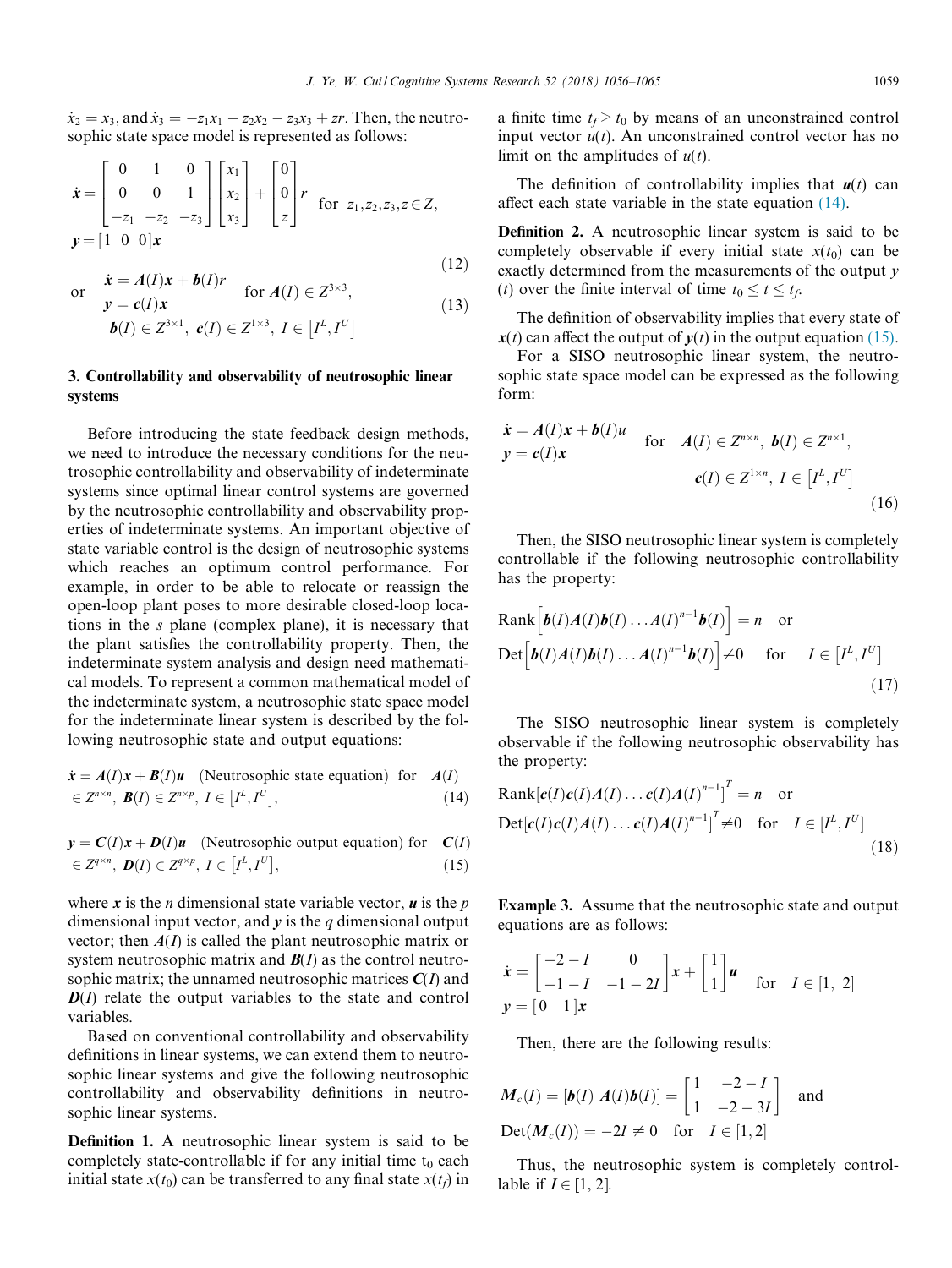$$
\mathbf{M}_o(I) = \begin{bmatrix} c(I) \\ c(I)\mathbf{\Lambda}(I) \end{bmatrix} = \begin{bmatrix} 0 & 1 \\ -1 - I & -1 - 2I \end{bmatrix}
$$
 and  
 
$$
Det(\mathbf{M}_o(I)) = 1 + I \neq 0 \text{ for } I \in [1, 2].
$$

Then, the neutrosophic system is completely observable if  $I \in [1, 2]$ .

# 4. Neutrosophic state feedback design for SISO neutrosophic systems

This section covers the design method of SISO neutrosophic linear systems where the set of closed-loop eigenvalues is assigned by some state feedback. The plant state and output equations have the following form:

$$
\dot{\mathbf{x}} = A(I)\mathbf{x} + \mathbf{b}(I)u \quad \text{for} \quad A(I) \in Z^{n \times n}, \ \mathbf{b}(I) \in Z^{n \times 1},
$$
\n
$$
\mathbf{y} = \mathbf{c}(I)\mathbf{x} \qquad \mathbf{c}(I) \in Z^{1 \times n}, \ I \in [I^L, I^U].
$$
\n(19)

The state feedback control law is given by

$$
u = r - Kx \tag{20}
$$

where  $r$  is the input and  $\boldsymbol{K}$  is the state feedback vector for  $K \in \mathbb{Z}^{1 \times n}$ . By combining the state equation with the state feedback control law, the closed-loop state equation is yielded as

$$
\dot{\mathbf{x}} = (A(I) - \mathbf{b}(I)\mathbf{K})\mathbf{x} + \mathbf{b}(I)r
$$
\n(21)

Thus, the closed-loop system neutrosophic matrix produced by the state feedback is

$$
A_c(I) = A(I) - b(I)K
$$
\n(22)

Then, the closed-loop neutrosophic characteristic equation is obtained by

$$
D(\lambda, I) = |\lambda U - (A(I) - b(I)K)| = 0
$$
\n(23)

where U is a unit matrix and  $\lambda$  is the eigenvalue vector. Thus, Eq. (23) reveals that the closed-loop eigenvalues can be assigned by the proper selection of the state feedback vector  $K$ . A necessary and sufficient condition for the selection  $\boldsymbol{K}$  is that the plant is completely controllable.

Example 4. Let us consider the following neutrosophic SISO system:

$$
\dot{\mathbf{x}} = \begin{bmatrix} 0 & 1 & 0 \\ 0 & 0 & 1 \\ 0 & -2 + I & -3 + 2I \end{bmatrix} \mathbf{x} + \begin{bmatrix} 0 \\ 0 \\ 1 \end{bmatrix} \mathbf{u} \quad \text{for} \quad I \in [0, 1].
$$
  

$$
\mathbf{y} = \begin{bmatrix} 10 & 0 & 0 \end{bmatrix} \mathbf{x}
$$

where x is the state vector  $x = (x_1, x_2, x_3)^T$ , y is one output variable, and  $u$  is the input value. The neutrosophic system is completely controllable since from Eq.  $(17)$  there exists the following result:

$$
M_c(I) = [b(I) A(I)b(I) A(I)^2 b(I)]
$$
  
= 
$$
\begin{bmatrix} 0 & 0 & 1 \\ 0 & 1 & 2I - 3 \\ 1 & -3 + 2I & (2I - 3)^2 + I - 2 \end{bmatrix}
$$
 and  
Det $(M_c(I)) = -1 \neq 0$  for  $I \in [0, 1]$ 

From Eq. (23), the closed-loop eigenvalues with  $K =$  $[k_1, k_2, k_3]$  are determined as

$$
D(\lambda, I) = |\lambda U - (A(I) - b(I)K)|
$$
  
=  $\lambda^3 + (k_3 + 3 - 2I)\lambda^2 + (2 - I + k_2)\lambda + k_1 = 0$  (24)

Assigning the closed-loop eigenvalues  $\lambda_1 = -2$ ,  $\lambda_2 = -1$ + *i*, and  $\lambda_3 = -1 - i$  requires the characteristic polynomial to be



Fig. 2. Neutrosophic state feedback system with  $I \in [0, 1]$ .

<span id="page-4-0"></span>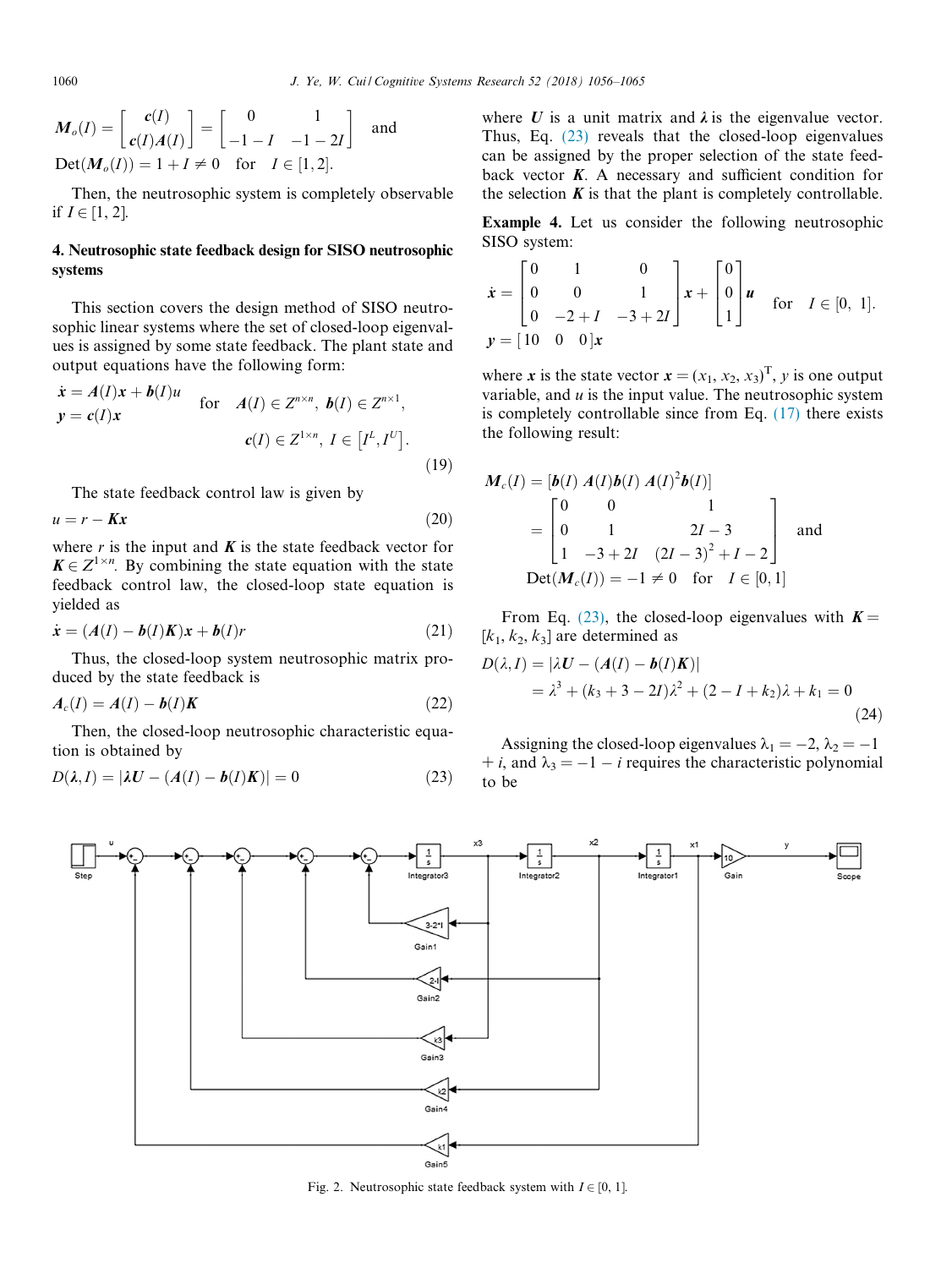<span id="page-5-0"></span>

Fig. 3. Step responses of the traditional state feedback system (a special case of the neutrosophic state feedback system) corresponding to  $K = [4, 4, 1]$  and the indeterminate plant with  $I = 0$ , 1. (a) State variable responses; (b) output responses.

$$
D_r(\lambda) = \lambda^3 + 4\lambda^2 + 6\lambda + 4 = 0. \tag{25}
$$

Equating the coefficients of this desired characteristic equation Eq. (25) with those of Eq. [\(24\)](#page-4-0) results in the following values:

 $k_1 = 4, k_2 = 4 + I \in [4, 5], \text{ and } k_3 = 1 + 2I \in [1, 3] \text{ for } I \in [0, 1].$ 

Obviously, the state feedback vector  $\mathbf{K} = [k_1, k_2, k_3]$  is an NN vector. This neutrosophic state feedback system is shown in [Fig. 2](#page-4-0).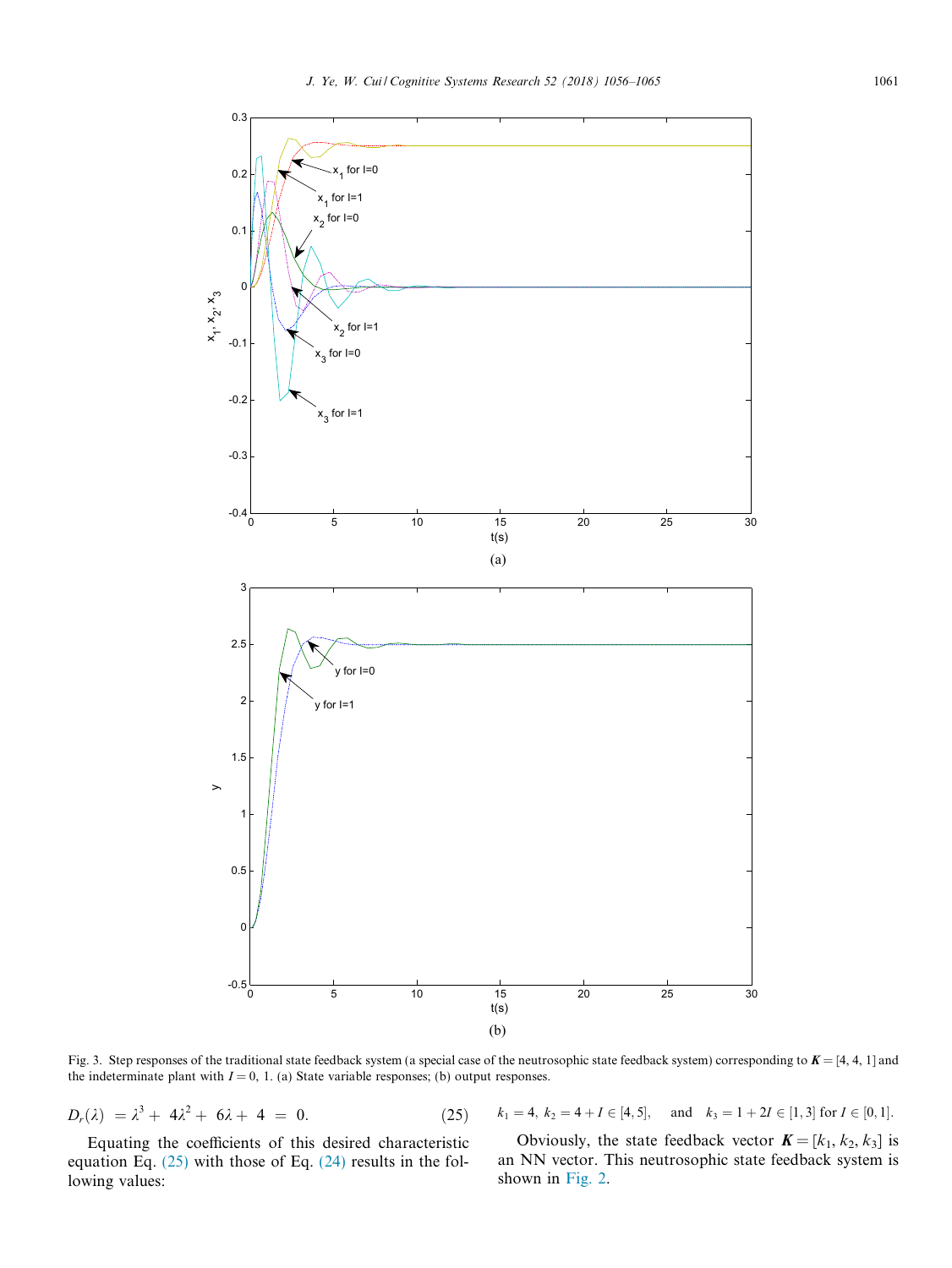<span id="page-6-0"></span>

Fig. 4. Step responses of the neutrosophic state feedback system corresponding to  $K = [4, 4.5, 2]$  and the indeterminate plant with  $I = 0, 1$ . (a) State variable responses; (b) output responses.

When the system has the certain/crisp parameters for  $I = 0$ , the state feedback vector obtained by the traditional state feedback design method is  $\mathbf{K} = [k_1, k_2, k_3] = [4, 4, 1]$ , which is the special case of the indeterminate/neutrosophic system. Since the neutrosophic state feedback values  $k_1 = 4, k_2 \in [4, 5]$ , and  $k_3 \in [1, 3]$  for  $I \in [0, 1]$ , the neutrosophic state feedback design values usually are in the interval ranges, and then the neutrosophic state feedback systems usually indicate their response ranges/areas (indeterminate areas) in indeterminate systems. If different state feedback values are specified in the state feedback interval values, then we can get the best curves from the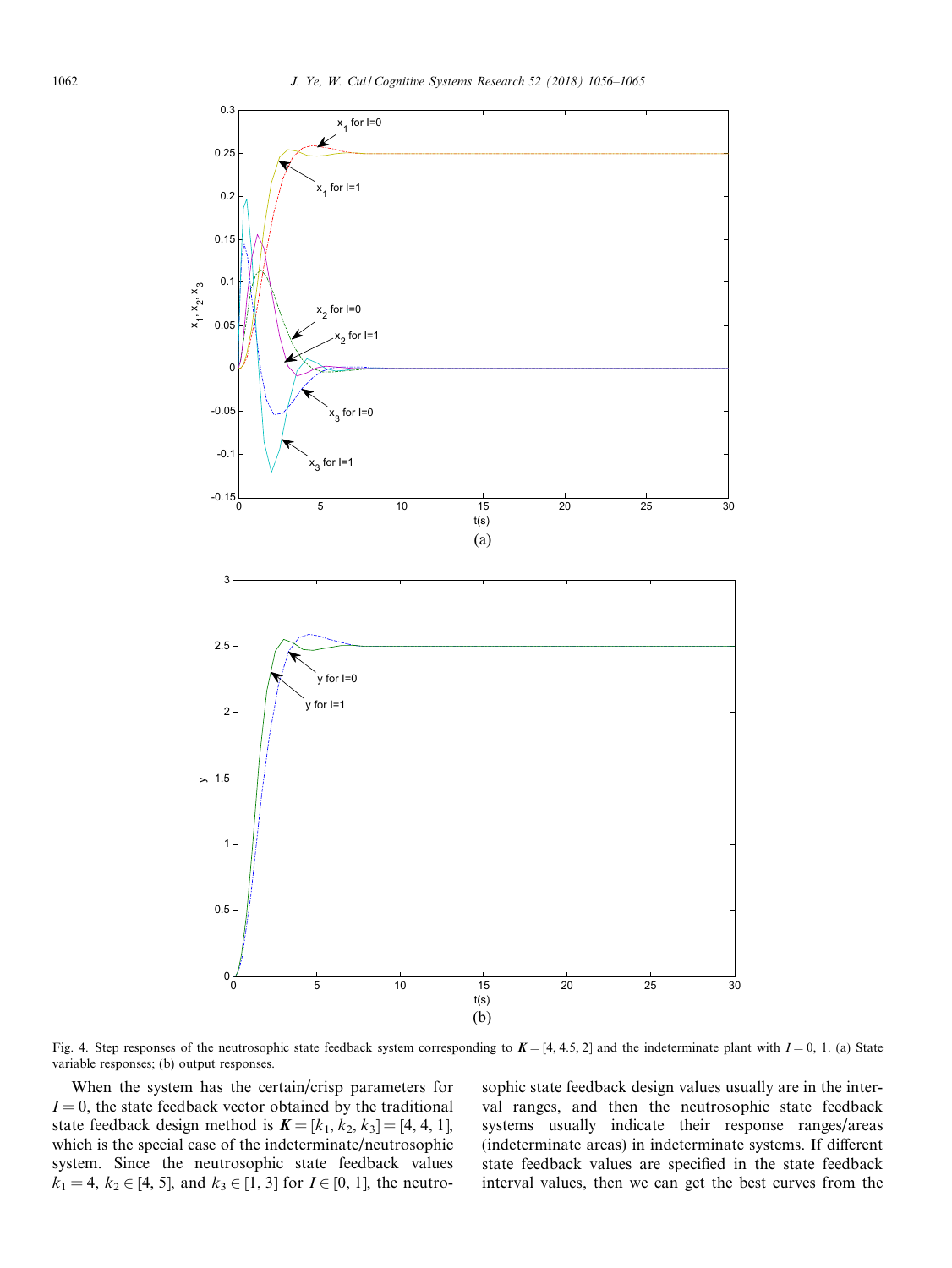<span id="page-7-0"></span>

Fig. 5. Step responses of the neutrosophic state feedback system corresponding to  $K = [4, 5, 3]$  and the indeterminate plant with  $I = 0, 1$ . (a) State variable responses; (b) output responses.

response curves to find out the optimal state feedback values. To show the control performance and optimal state feedback values of the neutrosophic state feedback system, we only consider three specified neutrosophic state feedback vectors  $K = [4, 4, 1]$ ; [4; 4.5; 2], [4, 5, 3] for taking  $I = 0, 0.5, 1$ , respectively, so as to find out the optimal state feedback values. Herewith, [Fig. 3](#page-5-0) indicates the step response curves of the neutrosophic state feedback system corresponding to  $K = [4, 4, 1]$  and the indeterminate plant with  $I = 0$ , 1, which actually is the responses of the traditional state feedback design for  $K = [4, 4, 1]$  (taking  $I = 0$ ) as a special case of the neutrosophic state feedback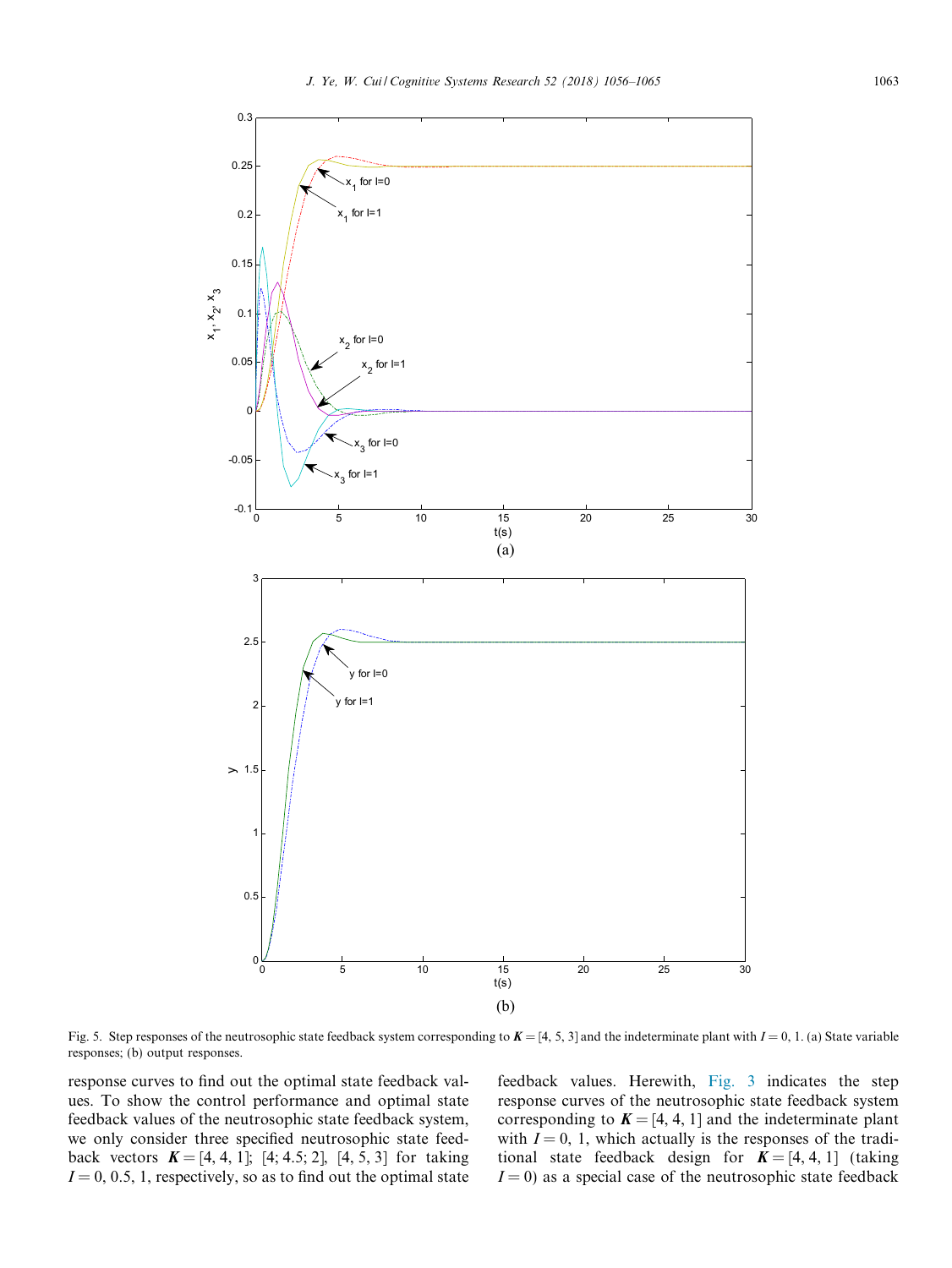<span id="page-8-0"></span>design. In [Fig. 3](#page-5-0)(a), the three state variables  $x_1$ ,  $x_2$ ,  $x_3$  can also show the areas/ranges of their response curves with respect to the indeterminate plant for  $I = 0$ , 1 in the dynamical process, and then they are tending to the corresponding determine state values in approaching to the steady state regarding the step responses of the neutrosophic state feedback system for  $K = [4, 4, 1]$ . In [Fig. 3](#page-5-0) (b), the output responses of  $y$  indicate their response curve areas/ranges with respect to the indeterminate plant with  $I = 0$ , 1 in the dynamical process, and then their output response curves are tending to the corresponding steady output value in approaching to the steady state regarding the step responses of the neutrosophic state feedback system for  $K = [4, 4, 1]$ .

Then, [Figs. 4 and 5](#page-6-0) indicate the step responses of the neutrosophic state feedback system corresponding to  $K$  $=[4, 4.5, 2]$ ,  $[4, 5, 3]$  and the indeterminate plant with  $I = 0$ , 1. In [Figs. 4\(](#page-6-0)a) and [5](#page-7-0)(a), the three state variables  $x_1$ ,  $x_2$ ,  $x_3$  also similarly show the areas/ranges of their response curves with respect to the indeterminate plant with  $I = 0$ , 1 in the dynamical process, and then they are tending to the responding determine state values in approaching to the steady state regarding the step responses of the neutrosophic state feedback system; while [Figs. 4](#page-6-0)(b) and [5\(](#page-7-0)b) also similarly indicate that the output response curves of y show their response areas/ranges with respect to the indeterminate plant with  $I = 0$ , 1 in the dynamical process, and then their output response curves are tending to the responding steady output value in approaching to the steady state regarding the step responses of the neutrosophic state feedback system.

From [Figs. 3–5](#page-5-0), we see that the response curves based on the neutrosophic state feedback design are superior to ones of the traditional state feedback design for  $K = [4, 4, 1]$  and demonstrate the better response performance and robustness of the control system corresponding to the state feedback vector  $K = [4, 5, 3]$  for  $I \in [0, 1]$  than ones of the traditional control system with  $K = [4, 4, 1]$ . Obviously, the neutrosophic state feedback system can get better control performance in indeterminate/neutrosophic control systems, while the traditional state feedback design result is only the special case of the neutrosophic state feedback design results, but difficult to reach better control performance in indeterminate/neutrosophic systems.

### 5. Conclusion

This article first introduced the neutrosophic state space model of SISO linear systems in indeterminate environment and presented the controllability and observability properties of a neutrosophic system, which are important in the application of many indeterminate control system designs. Then, we proposed the neutrosophic state feedback design method for SISO neutrosophic systems, where the desired system tracking performance specifications are used to realize a state variable feedback control system. The simulation results demonstrated the effectiveness and

rationality of the proposed design method for indeterminate control systems.

The main advantages of the proposed neutrosophic state feedback design method are summarized as follows:

- (1) Existing state feedback design methods like the state space modeling, controllability and observability properties, and state feedback design can be extended to neutrosophic/indeterminate systems, which show the convenience of the neutrosophic state feedback design.
- (2) The neutrosophic state feedback design can obtain the state feedback NNs/interval values (usually NNs but not always), which can indicate possible interval ranges of the neutrosophic state feedback values when indeterminacy  $I \in [I^L, I^U]$  is specified as a possible interval range in real situations and actual requirements, so as to select a desired/optimal state feedback vector  $K$ . Therefore, the proposed design method shows its flexibility and rationality for choosing the optimal state feedback values in the designed vector  $K$ .
- (3) The neutrosophic state feedback design is the generalization of the traditional state feedback design and more general, simpler, and more feasible in the modeling, analysis, and design than existing unconcern design methods under indeterminate environments.
- (4) The neutrosophic state feedback design method was proposed for the first time to solve the neutrosophic control system problems with NNs which existing uncertain control system design methods cannot do.

However, this study of the neutrosophic control theory was proposed for the first time. Therefore, it is believed that this promising research opens the door for using the very powerful tool of the neutrosophic state feedback system modeling, analysis, and control design and provides a new effective way for neutrosophic/indeterminate control systems. In the future, we shall further propose neutrosophic state feedback design methods based on state observers and the modeling, analysis, and design methods of neutrosophic transfer functions in neutrosophic/indeterminate systems.

## Acknowledgment

This paper was supported by the National Natural Science Foundation of China (No. 61703280).

#### **References**

- [Abdel-Basset, M., Gunasekaran, M., Mohamed, M., & Chilamkurti, N.](http://refhub.elsevier.com/S1389-0417(18)30427-3/h0005) [\(2018\). Three-way decisions based on neutrosophic sets and AHP-](http://refhub.elsevier.com/S1389-0417(18)30427-3/h0005)[QFD framework for supplier selection problem.](http://refhub.elsevier.com/S1389-0417(18)30427-3/h0005) Future Generation [Computer Systems., 89](http://refhub.elsevier.com/S1389-0417(18)30427-3/h0005)[, 19–30](http://refhub.elsevier.com/S1389-0417(18)30427-3/h0005).
- Abdel-Basset, M., Gunasekaran, M., Mohamed, M., & Smarandache, F. (2018). A novel method for solving the fully neutrosophic linear programming problems. Neural Computing and Applications. [https://](https://doi.org/10.1007/s00521-018-3404-6) [doi.org/10.1007/s00521-018-3404-6.](https://doi.org/10.1007/s00521-018-3404-6)